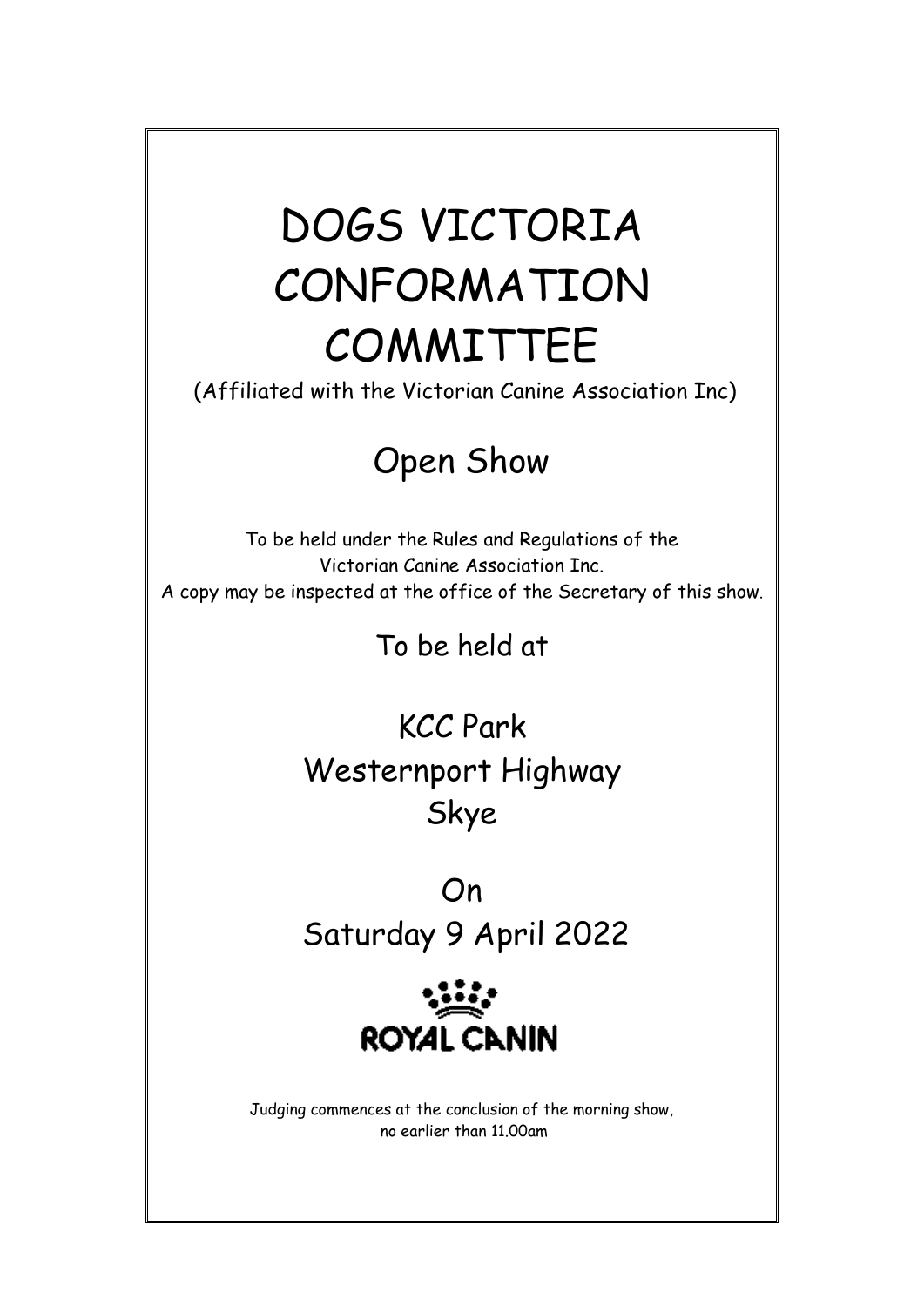## Dogs Victoria Conformation Committee

## OPEN SHOW **JUDGES**

| Group 1                 | Ms J McInnes        |
|-------------------------|---------------------|
| Group 2                 | Mr M Clarke         |
| Group 3                 | Ms C Wright         |
| Group 4                 | Ms L Adams          |
| Group 5                 | Ms L Shepherd       |
| Group 6                 | Ms J Karena         |
| Group 7                 | <b>Ms R Hawkins</b> |
| <b>General Specials</b> | Mr L Hearn          |

\*\*\*\*\*\*\*\*\*\*\*\*\*\*\*

Judging Times:

Judging commences at the conclusion of the morning show, no earlier than 11.00am. Trophies - Open to all

Kindly note - Dogs must be entered and compete in classes (if any) for which trophies are offered. For valuation of trophies see VICDOG.

## **A TROPHY AND SASH will be awarded to:**

| BEST EXHIBIT IN GROUP      | RUNNER-UP EXHIBIT IN GROUP |
|----------------------------|----------------------------|
| BEST BABY PUPPY IN GROUP   | BEST MINOR PUPPY IN GROUP  |
| BEST PUPPY IN GROUP        | BEST JUNJOR IN GROUP       |
| BEST INTERMEDIATE IN GROUP | BEST OPEN IN GROUP         |
| BEST CHAMPION IN GROUP     |                            |

| Secretary:          | Mrs K Burke                            |  |  |  |  |
|---------------------|----------------------------------------|--|--|--|--|
|                     | 1179 Bangerang Rd, Kanyapella Vic 3564 |  |  |  |  |
|                     | 0488 560 058                           |  |  |  |  |
| VCA Representative: | Mrs Dorothy Alexander                  |  |  |  |  |

## **Thank you to all the exhibitors for entering this Open Show and giving our trainee judges the opportunity to get the hands-on experience they need.**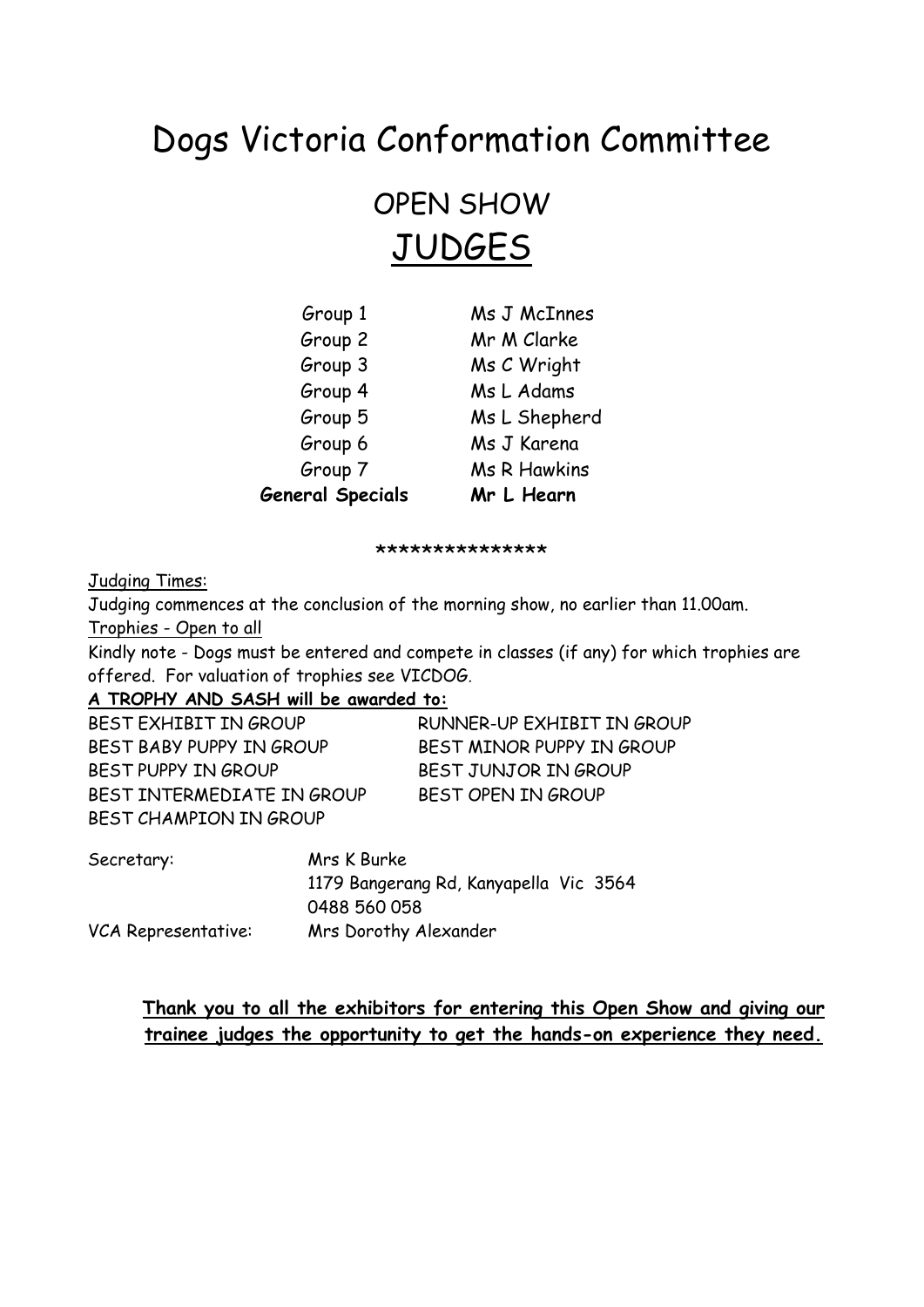| <b>Group 1 - Toy Group</b> |  |  |  |  |
|----------------------------|--|--|--|--|
|----------------------------|--|--|--|--|

## Mrs Joy McInnes (VIC)

#### Start Time:

#### Cavalier King Charles Spaniel

#### **Class 1 - Baby Puppy Dog**

- 1 Ms VR McLaughlin: **KQRAC THE RING OF FIRE AT CAIREEN** 30- 12-2021 **Bred By:** V R McLaughlin
- 2 Bethany Murdoch: **BRIMARVAN FOREVER YOUNG** 30-10-2021 **Bred By:** Brimarvan Kennels
- 3 Ms J W Kelly & Ms C van der Wolde: **CLARELLY SWEET MUSIC MAN** 19-12-2021 **Bred By:** Ms J W Kelly & Ms C van der Wolde

#### **Class 5 - Intermediate Dog**

4 Mrs A J Kleinitz: **BLACKTREE JACK OF DIAMONDS** 07-10-2020 **Bred By:** Mrs A J Kleinitz

Best

#### **Class 1a - Baby Puppy Bitch**

- 5 Ms. V R McLaughlin: **KQRAC THE GOLDEN ORB** 31-12-2021 **Bred By:** V R McLaughlin
- 6 Mrs A J Kleinitz: **BLACKTREE QUEEN OF MYSTERY** 30-11-2021 **Bred By:** EXH
- 7 Bethany Murdoch: **BRIMARVAN EMERALD EYES** 30-10-2021 **Bred By:** Brimarvan Kennels
- 8 Retrac Kennels: **RETRAC GRACE AND ELEGANCE** 26-12-2021 **Bred By:** Retrac Kennels

#### **Class 4a - Junior Bitch**

- 9 Ms M Creek: **LAKEISHA COVER ME IN SUNSHINE** 07-04-2021 **Bred By:** Ms M Creek
- 10 Mrs A J Kleinitz: **KAHLEYVALE LUCK OF THE IRISH** 15-03-2021 **Bred By:** Ms. Carol Yates

#### **Class 11a - Open Bitch**

11 Mr R & Mrs L Hocking: **CAIREEN FRANKLY MY DEAR** 25-10- 2018 **Bred By:** Mr R & Mrs L Hocking

| <b>Best</b> | R/Up |  |
|-------------|------|--|
| <b>Best</b> | R/Up |  |

#### English Toy Terrier (Black & Tan)

#### **Class 21 - Champion Dog**

12 Ms P Saunders: **CH YURRUGAR SALUTE** 27-04-2019 **Bred By:** MS P SAUNDERS

#### **Class 2 - Minor Puppy Dog**

13 Ms P Saunders: **YURRUGAR LONE STAR INVINCIBLE** 25-09- 2021 **Bred By:** Ms P Saunders

#### **Class 3 - Puppy Dog**

14 Ms P Saunders: **YURRUGAR BLACK TIE AFFAIR** 25-09-2021 **Bred By:** Ms P Saunders

Best R/Up

#### **Class 2a - Minor Puppy Bitch**

15 Ms P Saunders: **YURRUGAR COMEBACK QUEEN** 25-09-2021 **Bred By:** Ms P Saunders

Best

Best R/Up

Griffon Bruxellois

#### **Class 21 - Champion Dog**

16 Kathy Grass: **CH. WOODOVER BATTRIES NOT INCLUDED** 18-12- 2020 **Bred By:** Mrs R Simpson

#### **Class 1a - Baby Puppy Bitch**

17 Gail Wilde: **ELWICK TOO DARN HOT** 05-11-2021 **Bred By:** Gail Wilde

#### **Class 4a - Junior Bitch**

18 Mrs R Simpson: **WOODOVER FLICK THE SWITCH** 18-12-2020 **Bred By:** Mrs R Simpson

Best

#### Havanese

- **Class 5a - Intermediate Bitch**
- 19 Ms J L James: **AUSKREST IVEE GRACE ROSE** 01-09-2019 **Bred By:** Mrs C Henderson

Best

#### Italian Greyhound

#### **Class 21a - Champion Bitch**

20 Miss F Gilbert: **CH BELLOIGGY BALLERINA DI LUNA** 28-09-2019 **Bred By:** Exhibitor

#### **Class 1a - Baby Puppy Bitch**

21 C Gould & S Ryan: **XARNEGO AMAZING GRACE** 02-12-2021 **Bred By:** S Ryan

#### **Class 4a - Junior Bitch**

22 Miss F Gilbert: **BELLOIGGY SECRET DANCER** 27-03-2021 **Bred By:** Exh

Best

#### Lowchen

#### **Class 21a - Champion Bitch**

23 N Millward: **SPARCHENS AERO MYSTIQUE** 26-06-2017 **Bred By:** Nicola Millward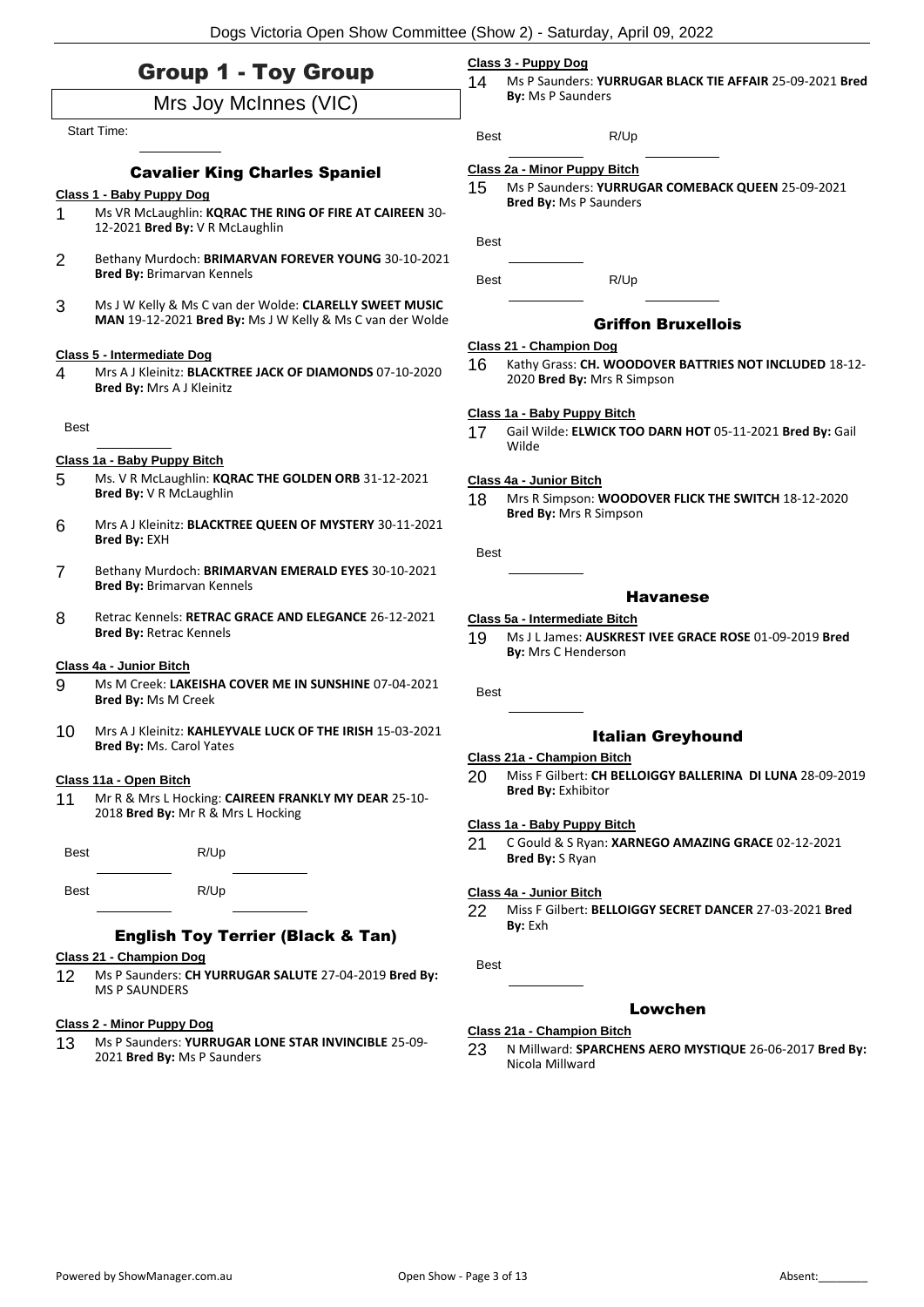#### **Class 1a - Baby Puppy Bitch**

24 N Millward & Miss K & Mrs C Harding: **KRISTARZ SPARKLE N SPRITZ AT SPARCHENS** 16-10-2021 **Bred By:** Kari Harding

#### Papillon

#### **Class 21 - Champion Dog**

- 25 Ms M Sarif: **AUST CH. PINKLEE TIME FOR VICTORY** 08-02-2020 **Bred By:** Ms M Sarif
- 26 Kate Sharples: **JAP. CH. GRACE JP WONDERFUL BONGO (IMP JPN)** 10-09-2017 **Bred By:** Chieko Matsuzaki

#### **Class 1 - Baby Puppy Dog**

27 Ms C John: **BASILEUS BENNI AND THE JETS** 24-12-2021 **Bred By:** Ms C John

#### **Class 2 - Minor Puppy Dog**

- 28 Mrs B Stahl: **ABFAB GEORGIO ARMANI** 24-08-2021 **Bred By:** Mrs S Hicks
- 29 Kate Sharples: **GENESIA BRIGHTBLADE** 12-08-2021 **Bred By:** Kate Sharples

#### **Class 3 - Puppy Dog**

- 30 Ms M Sarif: **PINKLEE WHERE'S WALLY** 20-07-2021 **Bred By:** Ms M Sarif
- Best R/Up

#### **Class 1a - Baby Puppy Bitch**

31 Ms C John: **BASILEUS WHEN TOMORROW COMES** 24-12-2021 **Bred By:** Ms C John

#### **Class 4a - Junior Bitch**

32 Miss K Ramsauer & Ms C John: **BASILIKA WHEN DREAMS COME TRUE** 06-03-2021 **Bred By:** L & c John

#### **Class 5a - Intermediate Bitch**

- 33 Ms G Cherry: **PENBRYN PENELOPE PITSTOP** 30-09-2020 **Bred By:** Messrs D Quinlivan & M Tumpach
- 34 Kate Sharples: **GENESIA WORDS OF RADIANCE** 03-09-2020 **Bred By:** Kate Sharples
- Best R/Up Best R/Up

#### Pug

#### **Class 1 - Baby Puppy Dog**

- 35 Hoxter Kennels: **HOXTER THE LAST KINGDOM** 26-11-2021 **Bred By:** Hoxter Kennels
- 36 Hoxter Kennels: **HOXTER THE LAST SAMURAI** 26-11-2021 **Bred By:** Hoxter Kennels

| <b>Best</b> | R/Up   |  |
|-------------|--------|--|
|             |        |  |
| Champio     | Junior |  |
| Baby        | Inter  |  |
| Minor       | Open   |  |
| Puppy       |        |  |
|             |        |  |
| Finish      | Absent |  |
|             |        |  |

## Group 2 - Terrier Group

Mr Mark Clarke (VIC)

Start Time:

#### American Hairless Terrier

#### **Class 21 - Champion Dog**

37 Kay Holmes: **CH LILCRACKA NOTIN LIKE ME CEPT ME** 30-01- 2021 **Bred By:** Kay Holmes

#### American Staffordshire Terrier

#### **Class 4 - Junior Dog**

38 Bree Sturrock: **AMSTAFOMINE DEFYING ALL ODDS (AI)** 29-01- 2021 **Bred By:** Deb Hughes

#### **Class 5 - Intermediate Dog**

39 Ryan Eddy: **RYDOC GOLD DUST OF DRAGON** 08-08-2020 **Bred By:** RYDOC

Best R/Up

#### **Class 5a - Intermediate Bitch**

40 Ryan Eddy: **RYDOC DRAGONS LIL RED CORVETTE (AI)** 08-08- 2020 **Bred By:** Rydoc

#### **Class 11a - Open Bitch**

41 T Davis: **FOREVAPALS BLISSFUL QUEEN** 06-02-2019 **Bred By:** E Perry

Best R/Up

Best R/Up

#### Bull Terrier (Miniature)

**Class 4a - Junior Bitch**

42 Kerry Hellsten: **KAHMINS SAY IT RIGHT** 02-02-2021 **Bred By:** Kerry Hellsten

Best

## Group 1 - Specials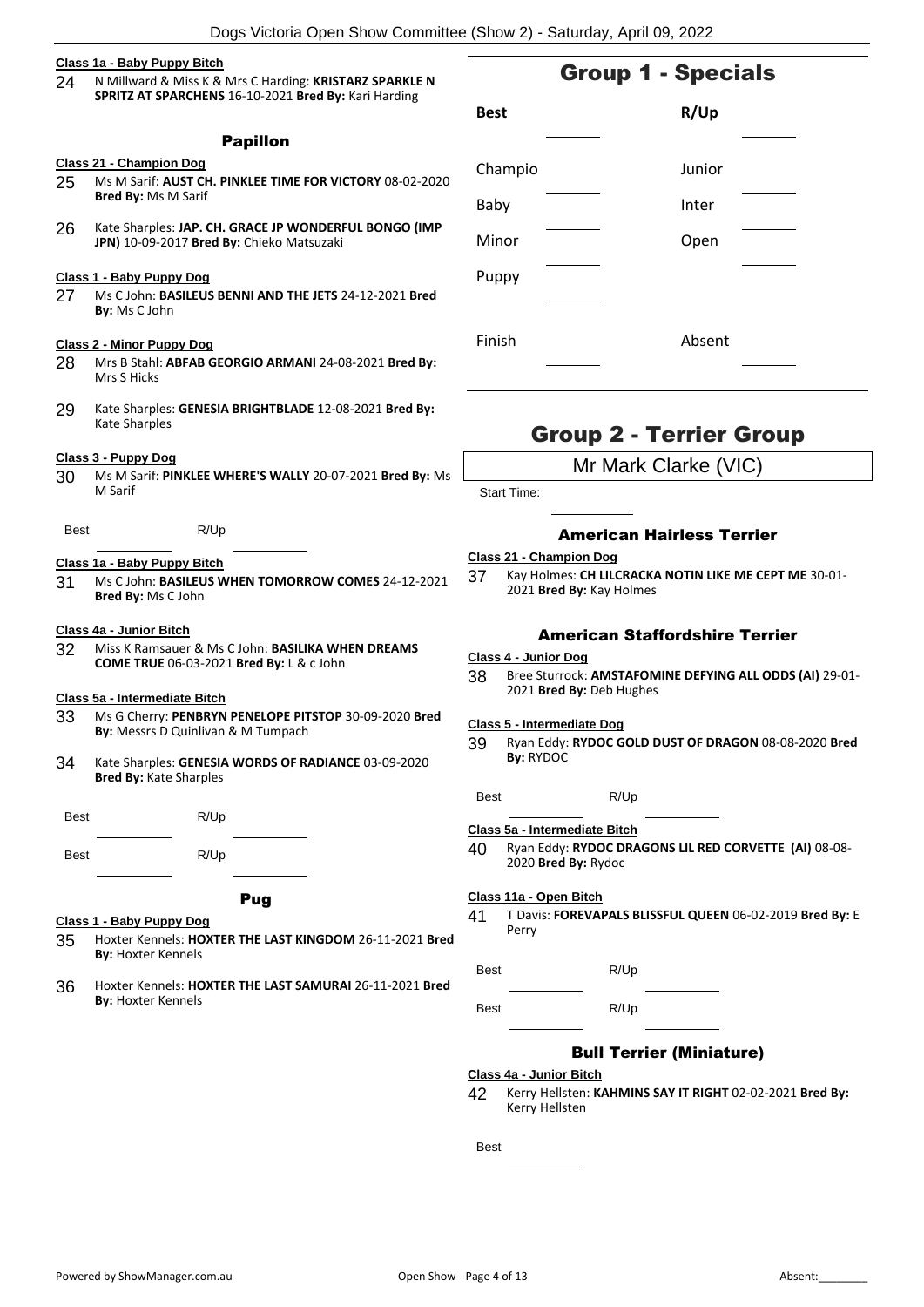#### Cairn Terrier

#### **Class 21a - Champion Bitch**

43 Mrs J & Mr D & Miss T Wright: **CH JOYMONT HUNDREDS AND THOUSANDS** 03-12-2016 **Bred By:** C Scotton

#### **Class 5a - Intermediate Bitch**

44 Mrs J & Mr D & Miss T Wright: **RICHDREAM CAN YOU SOLVE IT** 29-07-2020 **Bred By:** J, D & T Wright

#### **Best**

#### Jack Russell Terrier

#### **Class 1 - Baby Puppy Dog**

45 Ms B McDonough: **BENMEIGLE PANACHE** 11-12-2021 **Bred By:** Ms B McDonough

#### **Class 1a - Baby Puppy Bitch**

46 Ms B McDonough: **BENMEIGLE MYTH** 12-11-2021 **Bred By:** Ms B McDonough

## Norfolk Terrier

#### **Class 3a - Puppy Bitch**

47 FJ & KM Hogan: **TARAM THE THORN AND THE ROSE** 20-04- 2021 **Bred By:** Fj & km hogan

**Best** 

#### Skye Terrier

#### **Class 1 - Baby Puppy Dog**

48 Danielle Nelson: **SKYESDLIMIT CELTIC CLYDE** 23-12-2021 **Bred By:** Letisha Pelchen

#### **Class 11 - Open Dog**

49 Letisha Pelchen: **SKYESDLIMIT BLU LIGHTNING** 29-09-2018 **Bred By:** Owner

#### Best

### Soft Coated Wheaten Terrier

#### **Class 1 - Baby Puppy Dog**

50 Margaret Gray: **SAPHYR VOW AND DECLARE** 29-12-2021 **Bred By:** Margaret Gray

#### **Class 21a - Champion Bitch**

51 Margaret Gray: **CH. SAPHYR INDEPENDENT TREAT (AI)** 04-07- 2017 **Bred By:** MARGARET GRAY

#### Staffordshire Bull Terrier

#### **Class 1a - Baby Puppy Bitch**

- 52 Pam bonanno: **BRONYAYR MACEY WILLOW** 12-11-2021 **Bred By:** Pam Bonanno
- 53 Mrs Joan Morse: **ANVILHART KISSING COUSINS** 11-11-2021 **Bred By:** Anvilhart Kennels
- 54 Mr SP & Mrs TM Henderson: **CALOJO MORE BANG FOR YA BUCK (AI)** 29-10-2021 **Bred By:** SP & TM Henderson

### **Class 3a - Puppy Bitch**

55 POWERPAWS KENNELS: **KIMBASTAFF JAZZ IT UP AT POWERPAWS** 12-08-2021 **Bred By:** MRS D TREADWELL

Best

### West Highland White Terrier

#### **Class 1 - Baby Puppy Dog**

56 MRS ELIZABETH BOYLE: **ARBERTH JUMPING JACK** 12-11-2021 **Bred By:** MRS E BOYLE

#### **Class 5a - Intermediate Bitch**

57 Mrs Elizabeth Boyle: **ARBERTH ABBY ROSE** 16-08-2020 **Bred By:** Elizabeth Boyle

Best

## Group 2 - Specials

| <b>Best</b> | R/Up   |  |
|-------------|--------|--|
|             |        |  |
| Champio     | Junior |  |
| Baby        | Inter  |  |
| Puppy       | Open   |  |
|             |        |  |
| Finish      | Absent |  |
|             |        |  |

## Group 3 - Gundog Group

### Ms Cheryl Wright (VIC)

Start Time:

#### Cocker Spaniel

#### **Class 3 - Puppy Dog**

58 BRITEBAY KENNELS: **BRITEBAY WILLIAM TELL** 14-06-2021 **Bred By:** Britebay Kennels

#### **Class 4 - Junior Dog**

59 MRS A O'KEEFE: **GLENAYDEN FROZEN WHISKY** 26-10-2020 **Bred By:** MRS A O'KEEFE

#### **Class 11 - Open Dog**

60 MRS A O'KEEFE: **CHARBONNEL WHISKY N SODA (IMP.UK)** 13- 12-2014 **Bred By:** MRS S PLATT

Best R/Up

#### German Shorthaired Pointer

#### **Class 5 - Intermediate Dog**

61 Mrs H Raabe & Heiderst Kennels: **HEIDERST SAILOR ARTEMIS** 04-07-2020 **Bred By:** Heiderst Kennels

**Best** 

#### **Class 21a - Champion Bitch**

- 62 Peter Allen: **CH. POINTSURE REBEL WITOUTA SCOTCH** 15-03- 2015 **Bred By:** Mr. P Allen
- 63 M J & F L Park: **CH CANAWINDRA UP BEAT** 23-05-2017 **Bred By:** M J & F L Park
- 
- -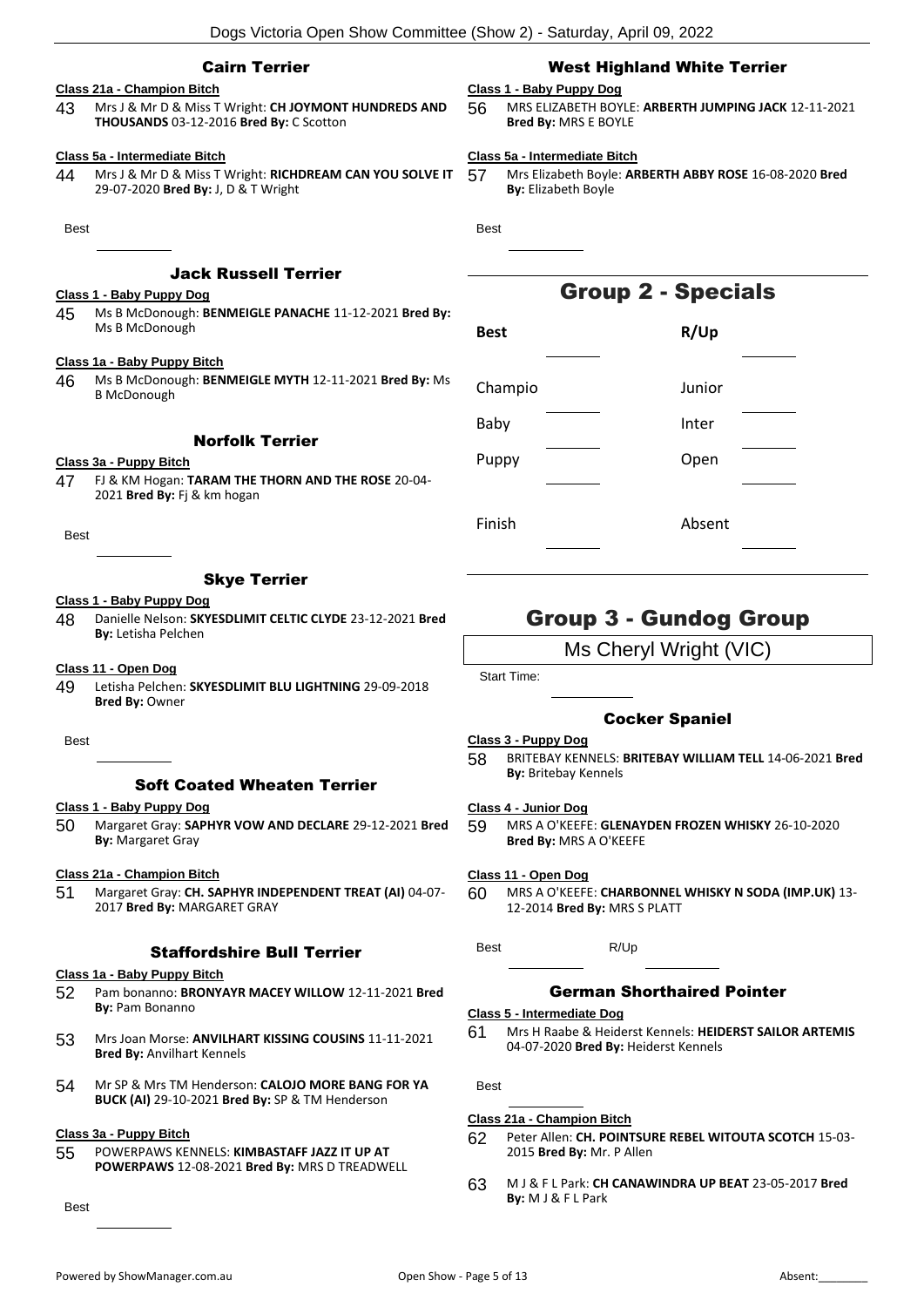#### **Class 1a - Baby Puppy Bitch**

- 64 Mrs Heather Raabe & Heiderst Kennels: **HEIDERST PRETTY LITTLE LIAR** 24-12-2021 **Bred By:** Heiderst Kennels
- 65 M J & F L Park: **CANAWINDRA DANCE MONKEY** 17-10-2021 **Bred By:** M J & F L Park

#### **Class 3a - Puppy Bitch**

66 Peter Allen: **POINTSURE POP STAR** 12-05-2021 **Bred By:** Peter Allen

#### **Class 5a - Intermediate Bitch**

67 Peter Allen: **POINTSURE BUSTA MOVE (AI)** 23-09-2020 **Bred By:** Peter Allen

Best R/Up

Best R/Up

Golden Retriever

#### **Class 21 - Champion Dog**

68 Elizabeth Mitchell: **CH. KIRIEL HIGHLAND LADDIE** 25-01-2019 **Bred By:** Elizabeth Mitchell

#### **Class 5 - Intermediate Dog**

69 CARON GLAVOCIH: **BICKLEWOOD STORM CHASER (AI)** 19-02- 2020 **Bred By:** Dr I &Mrs W Johnson

#### **Class 1a - Baby Puppy Bitch**

70 Elizabeth Mitchell: **BEAUCROFT MY FATHERS EYES FOR KIRIEL (AI)** 23-12-2021 **Bred By:** Beaucroft Kennels

#### Best

#### Labrador Retriever

#### **Class 21a - Champion Bitch**

71 Sharon Mulgrew: **CH SPIRITROCK LONDON ROSE** 28-02-2019 **Bred By:** Mrs J Tankard

#### **Class 2a - Minor Puppy Bitch**

72 Amber Knapp: **CLEMITYLAB SHIRLEY GILROY** 26-09-2021 **Bred By:** Amber Knapp

#### **Class 3a - Puppy Bitch**

- 73 Ms H L McPherson: **BONNSWAY SUMMER LIGHT** 20-05-2021 **Bred By:** Ms D E Travers
- 74 Amber Knapp: **CLEMITYLAB HOT HOULIHAN** 26-09-2021 **Bred By:** Amber Knapp
- 75 SHARON MULGREW: **SKYEROSE TRULY MADLY DEEPLY** 18-05- 2021 **Bred By:** MISS SL MULGREW

#### **Class 4a - Junior Bitch**

- 76 SHARON MULGREW: **SKYEROSE FADING LIKE A FLOWER** 28-04- 2021 **Bred By:** MISS SL MULGREW
- 77 SHARON MULGREW: **SKYEROSE BREAK ME SHAKE ME** 18-05- 2021 **Bred By:** MISS SL MULGREW

#### **Class 5a - Intermediate Bitch**

- 78 Amber Knapp: **CLEMITYLAB ORANGE BLOSSOM** 02-08-2020 **Bred By:** Amber Knapp
- 79 Sharon Mulgrew: **SKYEROSE PRETTY YOUNG THING** 23-05- 2019 **Bred By:** Sharon Mulgrew

#### Best R/Up

#### Weimaraner

#### **Class 21 - Champion Dog**

80 Bromhund Kennels: **AUST CH BROMHUND LIMITLESS** 15-11- 2019 **Bred By:** Exhibitor

#### **Class 3 - Puppy Dog**

81 Bromhund Kennels: **BROMHUND ANCHORMAN** 24-08-2021 **Bred By:** Bromhund Kennels

Best

#### **Class 21a - Champion Bitch**

- 82 Bromhund Kennels: **AUST CH BROMHUND BELLS N WHISTLES** 22-09-2018 **Bred By:** Bromhund Kennels
- 83 Jeff & Sue Boland: **AUS CH BROMHUND MAKIN MAGIC** 26-12- 2019 **Bred By:** Bromhund Kennels

#### **Class 1a - Baby Puppy Bitch**

84 Bromhund Kennels: **BROMHUND BEEZ KNEES (AI)** 21-11-2021 **Bred By:** Bromhund Kennels

#### **Class 5a - Intermediate Bitch**

85 Bromhund Kennels: **BROMHUND RISE N FALL** 12-08-2020 **Bred By:** Bromhund Kennels

| <b>Best</b> |      |
|-------------|------|
| <b>Best</b> | R/Up |

## Group 3 - Specials

| <b>Best</b> | R/Up   |  |
|-------------|--------|--|
|             |        |  |
| Champio     | Junior |  |
| Baby        | Inter  |  |
| Minor       | Open   |  |
| Puppy       |        |  |
|             |        |  |
| Finish      | Absent |  |

## Group 4 - Hound Group

Mrs Linda Adams (VIC)

Start Time:

#### Afghan Hound

#### **Class 5a - Intermediate Bitch**

86 Rebecca Rose: **CALAHORRA ENTENTE ATDOYEN** 04-06-2019 **Bred By:** Wendye Slatyer

**Best** 

|  |  | $\overline{c}$<br> |
|--|--|--------------------|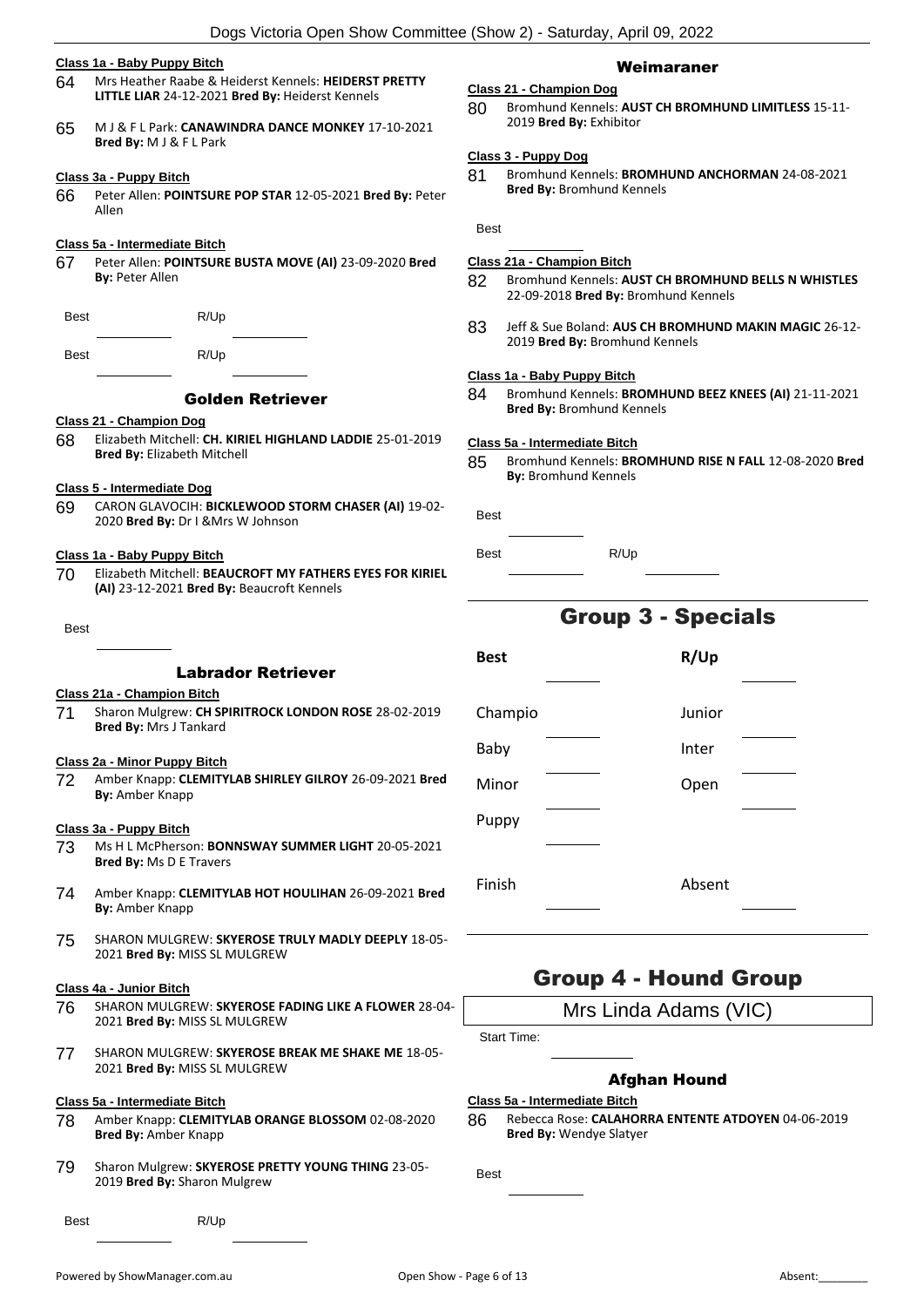#### Basset Hound

#### **Class 21 - Champion Dog**

87 John Glazzard: **CH. GOLDREIGN HEART AND SOUL** 06-01-2020 **Bred By:** Mrs J Davey

#### **Class 1 - Baby Puppy Dog**

- 88 Bryan Mangelsdorf: **YARRAMBA CAUGHT RED HANDED** 05-01- 2022 **Bred By:** B Mangelsdorf
- 89 Mrs Jane Davey: **GOLDREIGN ARCHER (AI)** 13-12-2021 **Bred By:** Mrs J Davey
- 90 Bryan Mangelsdorf: **YARRAMBA CAUGHT ON FIRE** 05-01-2022 **Bred By:** B Mangelsdorf

#### **Class 5 - Intermediate Dog**

91 Bryan Mangelsdorf: **YARRAMBA SIMPLY RED** 02-07-2020 **Bred By:** Bryan Mangelsdorf

#### Best

#### **Class 21a - Champion Bitch**

92 Mrs W Boce: **AUST CH WENBROOK PRIVATE DANCER** 14-03- 2019 **Bred By:** Exhibitor

#### **Class 1a - Baby Puppy Bitch**

- 93 Bryan Mangelsdorf: **YARRAMBA CAUGHT ON CAMERA** 05-01- 2022 **Bred By:** B Mangelsdorf
- 94 John Glazzard: **GOLDREIGN ARIA [AI]** 13-12-2021 **Bred By:** Mrs Jane Davey

#### **Class 5a - Intermediate Bitch**

95 Bryan Mangelsdorf: **YARRAMBA ARE YOU REDDY** 02-07-2020 **Bred By:** Bryan Mangelsdorf

**Best** 

Best R/Up

**Class 1 - Baby Puppy Dog** 96 Kezziah Kennels: **KEZZIAH VOODOO LOVE** 21-12-2021 **Bred By:** Kezziah Kennels

#### Borzoi

#### **Class 4 - Junior Dog**

97 Ahsatan Kennels: **DOLINOFF ALEXEI NAVALNY** 10-02-2021 **Bred By:** Dolinoff Kennels

**Best** 

#### Irish Wolfhound

#### **Class 21 - Champion Dog**

98 Mr S Clapham: **CH ALYMATA NED** 23-07-2020 **Bred By:** Shane Clapham

#### Rhodesian Ridgeback

#### **Class 21 - Champion Dog**

99 Sally Miles: **CH KORURIDGE WATCH ME SHINE AT KIMBISHA (AI) (IMP NZ)** 26-05-2019 **Bred By:** Mrs E Cubley

#### **Class 1 - Baby Puppy Dog**

100 Miss L & Mrs B McVilly: **KHANYSHA EDGE OF DARKNESS (AI)** 15-11-2021 **Bred By:** Ms R Morrison

#### Whippet

#### **Class 2 - Minor Puppy Dog**

101 MESSRS P D MORE & P J GRIFFITHS: **BYERLEY AVELON** 24-09- 2021 **Bred By:** EXH

#### **Class 11 - Open Dog**

102 Louise Doyle: **HIGHMARCS CLARK GABLE** 27-11-2016 **Bred By:** Dr A Tan

| Best | R/Up |
|------|------|
|      |      |

#### **Class 11a - Open Bitch**

103 MESSRS P D MORE & P J GRIFFITHS: **BYERLEY MARLIES DEKKERS** 04-02-2020 **Bred By:** EXH

Best R/Up

## Group 4 - Specials

| <b>Best</b> | R/Up   |  |
|-------------|--------|--|
|             |        |  |
| Champio     | Junior |  |
| Baby        | Inter  |  |
| Minor       | Open   |  |
|             |        |  |
| Finish      | Absent |  |
|             |        |  |

## Group 5 - Working Dog Group

Miss Lorell Sheppard (VIC)

Start Time:

#### Australian Cattle Dog

#### **Class 21 - Champion Dog**

104 W. & L. GREASLEY: **AUST CHAMP NERRALEE KISS MY CLASS** 31- 12-2020 **Bred By:** W. & L. GREASLEY

#### **Class 1a - Baby Puppy Bitch**

- 105 Mr A & Mrs R Spargo: **PUREHEEL ROYAL INFLUENCE** 05-01- 2022 **Bred By:** Mr A & Mrs R Spargo
- 106 Mr A & Mrs R Spargo: **PUREHEEL ROYAL INVITATION** 05-01- 2022 **Bred By:** Mr A & Mrs R Spargo

#### **Class 4a - Junior Bitch**

107 G O'Brien: **CLOVERDOWNS EPICS ECHO** 24-02-2021 **Bred By:** J Purcell

| <b>Beagle</b> |
|---------------|
|               |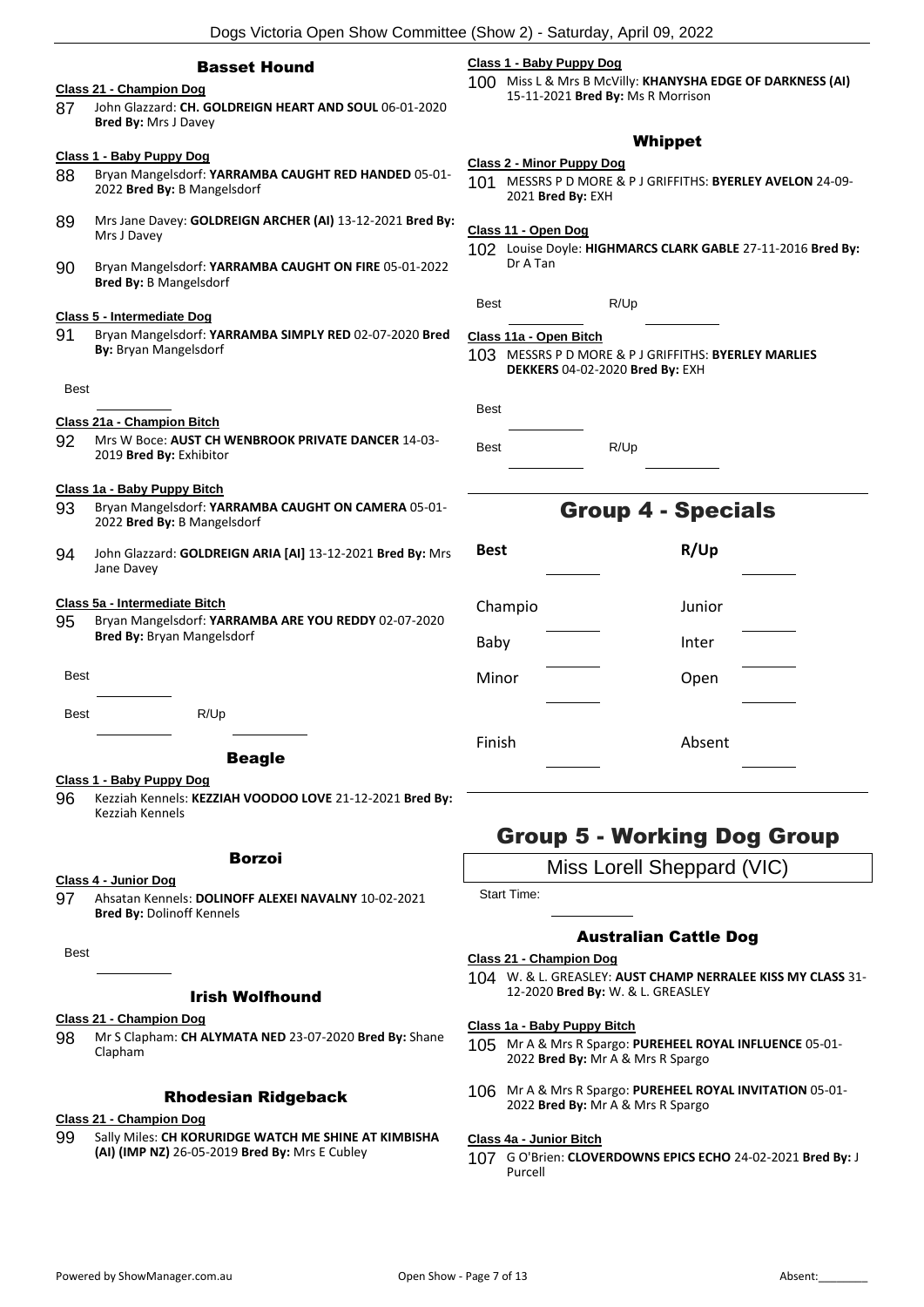#### **Class 5a - Intermediate Bitch**

108 Mrs J Purcell: **CLOVERDOWNS MASQUERADE** 08-05-2020 **Bred By:** Mrs J Purcell

Best R/Up

#### Australian Shepherd

#### **Class 21 - Champion Dog**

109 Borderton Kennels & Mrs N. James: **CH. BORDERTON ZENVO LTD EDITION** 15-02-2012 **Bred By:** Borderton Kennels

#### **Class 1 - Baby Puppy Dog**

110 Sarah McCutcheon & Gayle Knowles: **MAINSTREET LIGHT UP THE SKY** 03-12-2021 **Bred By:** Gayle Knowles

#### **Class 4 - Junior Dog**

111 Mrs A Richardson & Miss M Goldsworthy: **ELLAGANT LETHAL WEAPON** 01-02-2021 **Bred By:** Ellagant Kennels

#### **Class 5 - Intermediate Dog**

Best R/Up

112 Kirra Hunnam: **SANPASHO STRENGTH THRU LOYALTY** 02-06- 2020 **Bred By:** Mrs W J & Mr T Richardson

- **Class 3a - Puppy Bitch** 113 Gayle Knowles: **MAINSTREET PRETTY FLY** 22-04-2021 **Bred By:**
	- 3100056309

#### **Class 4a - Junior Bitch**

114 N JAMES: **AMERAHNN THE QUEENS GAMBIT** 10-11-2020 **Bred By:** Nikola James

#### **Class 5a - Intermediate Bitch**

115 Gayle Knowles: **MAINSTREET RIVERDANCE** 10-08-2020 **Bred By:** Gayle Knowles

Best R/Up

Best R/Up

#### Belgian Shepherd Dog (Groenendael)

#### **Class 2a - Minor Puppy Bitch**

116 LUMINEUX KNLS: **LUMINEUX QUEEN OF SHADOWS** 28-07- 2021 **Bred By:** EXH

#### **Class 3a - Puppy Bitch**

117 LUMINEUX KNLS: **BELLSHILL STRIKE A POSE (IMP NZL)** 08-07- 2021 **Bred By:** Ms J Allan

Best R/Up

### Border Collie

#### **Class 1a - Baby Puppy Bitch** 118 Janine Baldwin: **KEENAI PRINCESS OF WAKANDA** 26-11-2021

#### **Bred By:** Keenai

### **Briard**

#### **Class 21 - Champion Dog**

119 Mr Chris Rivera and Miss Carmen Konstantino: **CH GLENINE RAIN WILDS RIVER KING (AI)** 11-12-2020 **Bred By:** Glenine knls

#### German Shepherd Dog (Long Stock Coat)

#### **Class 21 - Champion Dog**

120 Miss K E Raven: **AUST GRAND CHAMPION LORDAVO ROYAL COMMANDER RN A'Z** 16-11-2017 **Bred By:** Mr D & Mrs L Organ

#### **Class 5 - Intermediate Dog**

121 Lori huysman: **AMDAK HASHTAG BEAU** 18-09-2020 **Bred By:** Amdak kennels

**Best** 

#### Maremma Sheepdog

#### **Class 21 - Champion Dog**

122 EMMA Astbury JEAN PURCELL CAROLYN MCLEAN: **CH DELLBIANCO SOUND THE ALARM AT CLOVERDOWNS (IID ITA)** 15-11-2018 **Bred By:** C MCLEAN

#### **Class 4a - Junior Bitch**

123 Jean Purcell Emma Astbury: **CLOVERDOWNS WHITE LIES AT DELLBIANCO** 09-03-2021 **Bred By:** Jean Purcell

Best

### Old English Sheepdog

#### **Class 2 - Minor Puppy Dog**

124 margaret duke: **STARPACER CASINO ROYALE** 03-09-2021 **Bred By:** L G Nash-Tapper

Best

#### Welsh Corgi (Cardigan)

#### **Class 4a - Junior Bitch**

125 Llandaff Kls: **LLANDAFF ABRACADABRA (AI)** 30-03-2021 **Bred By:** Llandaff Kls

Best

#### Welsh Corgi (Pembroke)

#### **Class 4 - Junior Dog**

126 Mrs S & Mr M Markham: **MARKORGI CARRY ON DANILO (AI)** 02-02-2021 **Bred By:** Mrs S & Mr M Markham

#### **Class 5 - Intermediate Dog**

127 Mr M Cronin: **QUEENCORGWYN SNAP DRAGAN** 18-09-2020 **Bred By:** Mrs A Thompson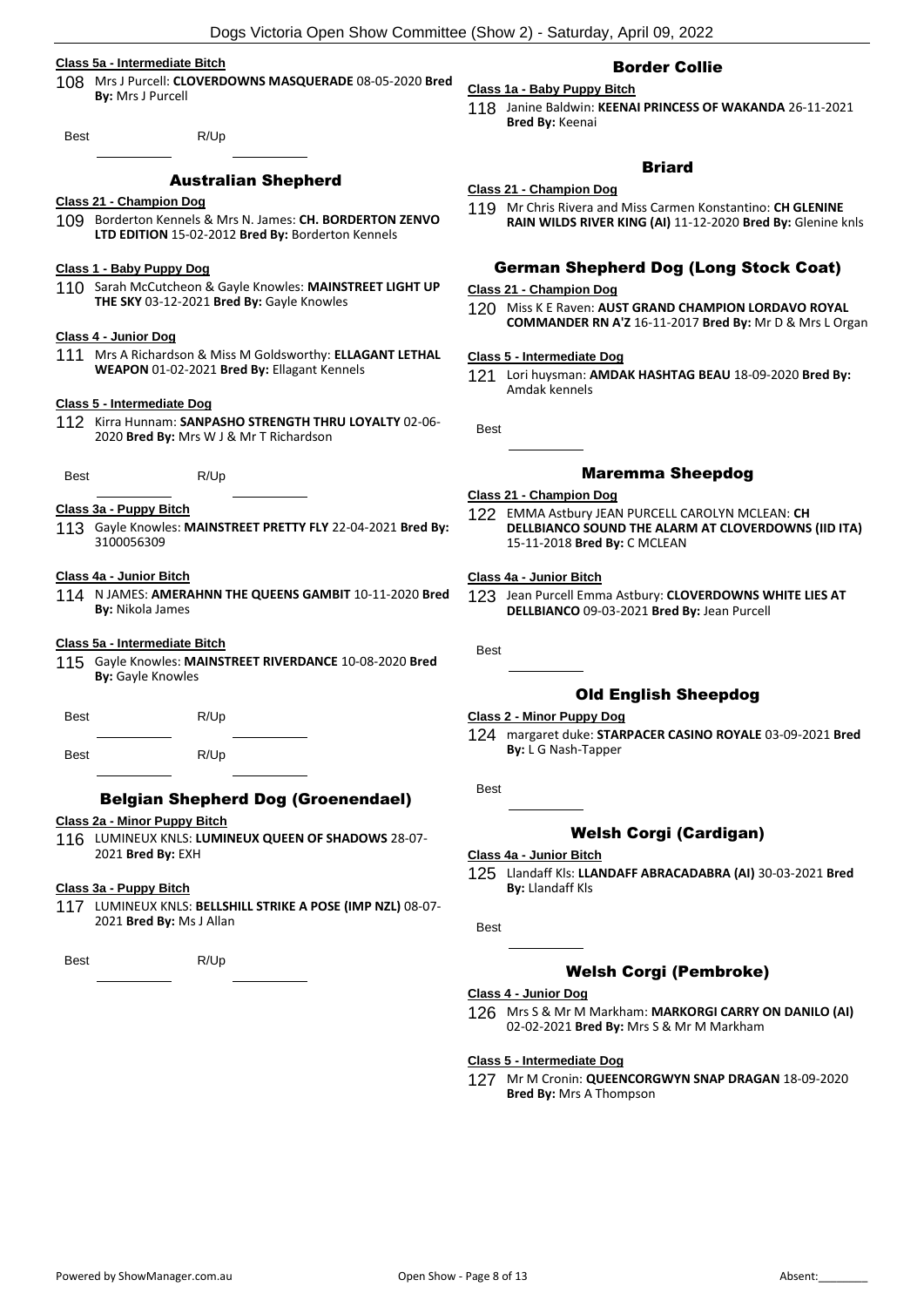#### **Class 11 - Open Dog**

128 Mrs S & Mr M Markham: **MARKORGI BARKLEY** 17-04-2019 **Bred By:** Mrs S & Mr M Markham

Best R/Up

#### **Class 1a - Baby Puppy Bitch**

- 129 M Cronin: **KINGROWAN BRIANNA LOU** 23-10-2021 **Bred By:** M Cronin
- **Class 2a - Minor Puppy Bitch**
- 130 Ms. A & Mr. T Curtis: **PLAYTA GUMDROP BUTTON** 24-07-2021 **Bred By:** MS A AND MR T CURTIS

#### **Class 4a - Junior Bitch**

131 Mrs S & Mr M Markham: **MARKORGI COCO CHANEL (AI)** 02- 02-2021 **Bred By:** Mrs S & Mr M Markham

#### **Class 5a - Intermediate Bitch**

- 132 Ms. A & Mr. T Curtis: **PLAYTA GINGERBREAD COOKIE** 26-10- 2019 **Bred By:** MS A AND MR T CURTIS
- 133 Mrs S & Mr M Markham: **MARKORGI BLOSSOMING SENSATION** 17-04-2019 **Bred By:** Mrs S & Mr M Markham

| <b>Best</b> | R/Up |
|-------------|------|
| <b>Best</b> | R/Up |

## Group 5 - Specials

|  | R/Up<br>Junior<br>Inter<br>Open<br>Absent |
|--|-------------------------------------------|

## Group 6 - Utility Group

## Ms Jill Karena (VIC)

Start Time:

#### Akita

#### **Class 1a - Baby Puppy Bitch**

134 Suz Sinclair: **GOODOMEN WINGS OF MY WARRIOR** 29-11-2021 **Bred By:** Goodomen

#### Bernese Mountain Dog

#### **Class 21 - Champion Dog**

135 Tracey Gibson and Felicity Broome: **CH BERNATION HERE COMES TROUBLE** 13-12-2017 **Bred By:** Felicity Broome

#### **Class 5 - Intermediate Dog**

136 Sue Murray and S & C Eastley: **CLOUDFOREST GHOST RYDER** 19-12-2019 **Bred By:** S & C Eastley

#### **Class 1a - Baby Puppy Bitch**

137 Julie Venni: **VENNBERNE JINGLE BELLE** 01-11-2021 **Bred By:** Julie venni

Best

#### Dobermann

#### **Class 1 - Baby Puppy Dog**

#### **Class 1a - Baby Puppy Bitch**

139 Bisart Kennels: **BISART BRING THE BLING** 25-10-2021 **Bred By:** Bisart Kennels

#### **Class 4a - Junior Bitch**

140 Bisart Kennels: **BISART BELIEVE IT OR NOT** 12-10-2020 **Bred By:** BISART KENNELS

**Best** 

#### Newfoundland

#### **Class 1 - Baby Puppy Dog**

141 Paddlepaws Knls: **YESALLAW FOLLOWTH MASTERS CODE (AI)** 06-01-2022 **Bred By:** C & S Gray

#### Samoyed

#### **Class 21 - Champion Dog**

142 Miss D Williams: **CH. SNERZOK HEZ WORTH EVERY ZACK** 03- 01-2019 **Bred By:** J & D WILDERS

#### **Class 2 - Minor Puppy Dog**

143 J and D Wilders: **SNERZOK SIR HACHIKO FREESPIRIT** 25-09- 2021 **Bred By:** J&D Wilders

Best

#### **Class 2a - Minor Puppy Bitch**

144 J&D WILDERS: **SNERZOK GEORGIE GIRL** 25-09-2021 **Bred By:** JOHN AND DAWN WILDERS

#### **Class 3a - Puppy Bitch**

- 145 Mrs B Lawton & Mrs A Harrison: **SNOWISPA FIRESONG MELODY** 17-04-2021 **Bred By:** Mrs B Lawton & Mrs A Harrison
- 146 Miss O Hunnam: **SUNNBURST SWEET AS MAPLE SYRUP** 01-06- 2021 **Bred By:** Miss O Hunnam

Best R/Up

#### Schnauzer

**Class 3a - Puppy Bitch** 147 Miss S Hancox: **ALEMANNISCH FERRERO (AI)** 26-05-2021 **Bred By:** Mrs V A Bilney

Best

Best R/Up

<sup>138</sup> Bisart Kennels: **BISART WHEN HELL FREEZES OVER** 25-10-2021 **Bred By:** Bisart Kennels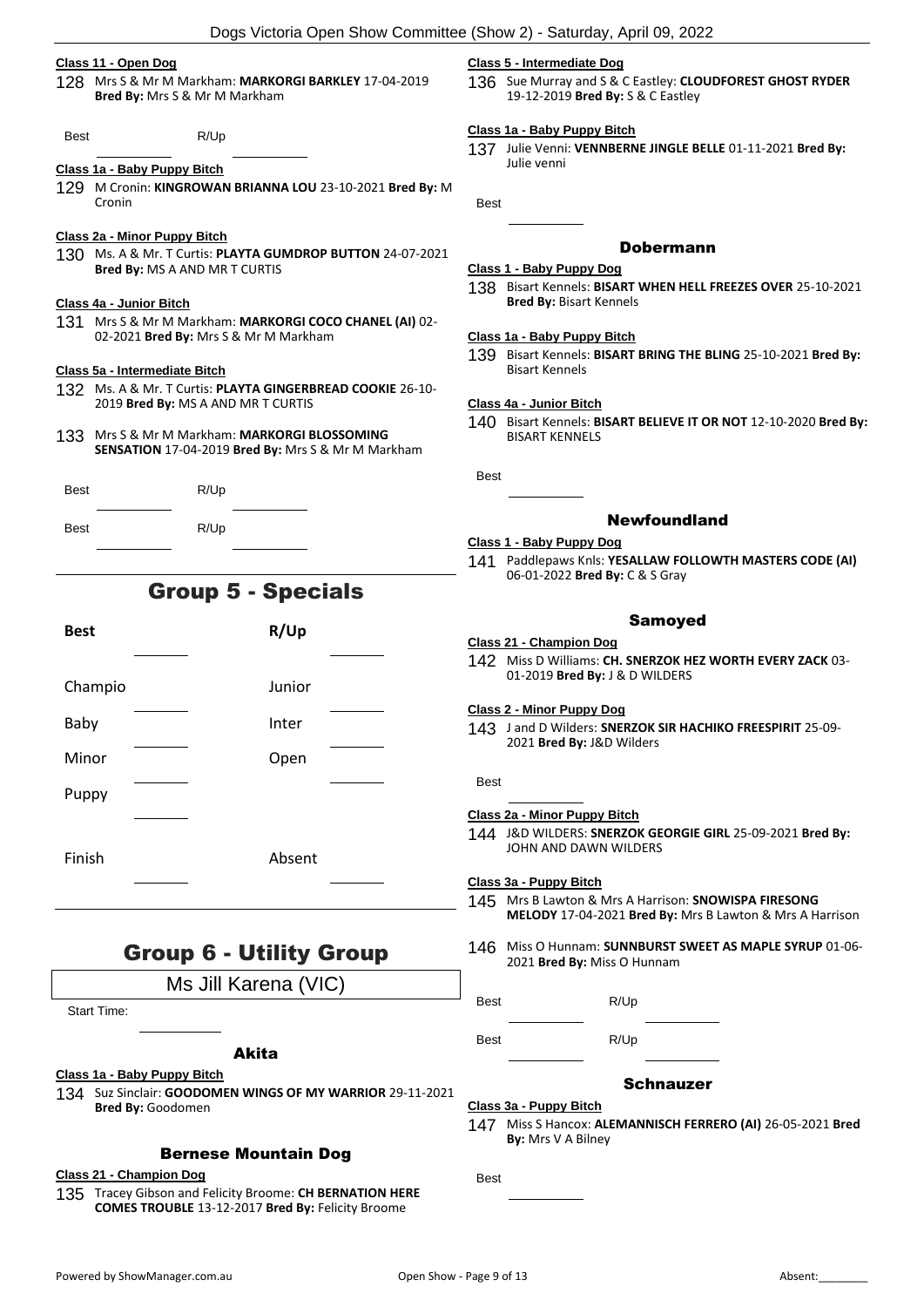#### Schnauzer (Miniature)

#### **Class 4a - Junior Bitch**

148 Kim Strahan: **KIEREE WAY BACK INTO LOVE** 25-01-2021 **Bred By:** Kim Strahan

Best

#### Siberian Husky

#### **Class 3a - Puppy Bitch**

149 Lee Herath: **ARTICPRIDE SHINING STAR** 26-05-2021 **Bred By:** Rob and Bobby-lee Lloyd

Best

#### St. Bernard

#### **Class 21a - Champion Bitch**

150 Miss L Jehu & Ms D Alders: **CH. WIELKOPOLSKI BERNARDYN CATTLEYA (IMP POL)** 25-06-2020 **Bred By:** Magdalena Kubacha

## Group 6 - Specials

| <b>Best</b> |  | R/Up   |  |
|-------------|--|--------|--|
|             |  |        |  |
| Champio     |  | Puppy  |  |
| Baby        |  | Junior |  |
| Minor       |  | Inter  |  |
|             |  |        |  |
| Finish      |  | Absent |  |

## Group 7 - Non-Sporting Group

## Ms Rosemary Hawkins (VIC)

Start Time:

#### Boston Terrier

- **Class 21 - Champion Dog**
	- 151 J Semmler V Clarke: **BOSTONBOB SECRET LITTLE LIES** 04-04- 2021 **Bred By:** J Semmler V Clarke

#### **Class 1a - Baby Puppy Bitch**

152 J Semmler V Clarke: **THE SECRET LIFE OF EVE** 19-12-2021 **Bred By:** J Semmler V Clatke

#### British Bulldog

#### **Class 1 - Baby Puppy Dog**

153 Mr S Bonnici: **DABELL WALK THE LINE** 20-12-2021 **Bred By:** Mrs D & Mr D Whebell

#### **Class 1a - Baby Puppy Bitch**

155 Mr S Bonnici: **BELCHLO PLAYING THE GAME** 31-10-2021 **Bred By:** Mr S Bonnici

### Dalmatian

## **Class 1 - Baby Puppy Dog**

156 Susanne Wiklund: **JALORCA BACHGEN OF UTHER** 25-11-2021 **Bred By:** Jalorca Kennels

#### **Class 4 - Junior Dog**

157 Jalorca Kennels: **BOGIEVIEW DEL AMOR DE LA VIDA** 25-03- 2021 **Bred By:** Bogieview Kennels

#### Best

#### **Class 21a - Champion Bitch**

158 Jalorca Kennels: **AUST CH JALORCA FIRE OF THE DRAGON** 11- 02-2020 **Bred By:** Exh

#### **Class 11a - Open Bitch**

159 Jalorca Kennels: **JALORCA LA NINA LA COPA** 08-12-2018 **Bred By:** Exh

Best

#### French Bulldog

#### **Class 1 - Baby Puppy Dog**

160 Abiaan Kennels: **ABIAAN REGGIE BOY** 24-12-2021 **Bred By:** ABIAAN Kennels

#### **Class 3 - Puppy Dog**

161 Mambilou Kennels: **MAMBILOU LITTLE ONE OF RISING** 29-07- 2021 **Bred By:** Mambilou Kennels

#### **Class 1a - Baby Puppy Bitch**

162 Abiaan Kennels: **ABIAAN CALIFAWNICATION GIRL** 24-12-2021 **Bred By:** ABIAAN Kennels

Best

Best R/Up

<sup>154</sup> Mr S Bonnici: **BELCHLO KEEP YA PANTS ON** 31-10-2021 **Bred By:** Mr S Bonnici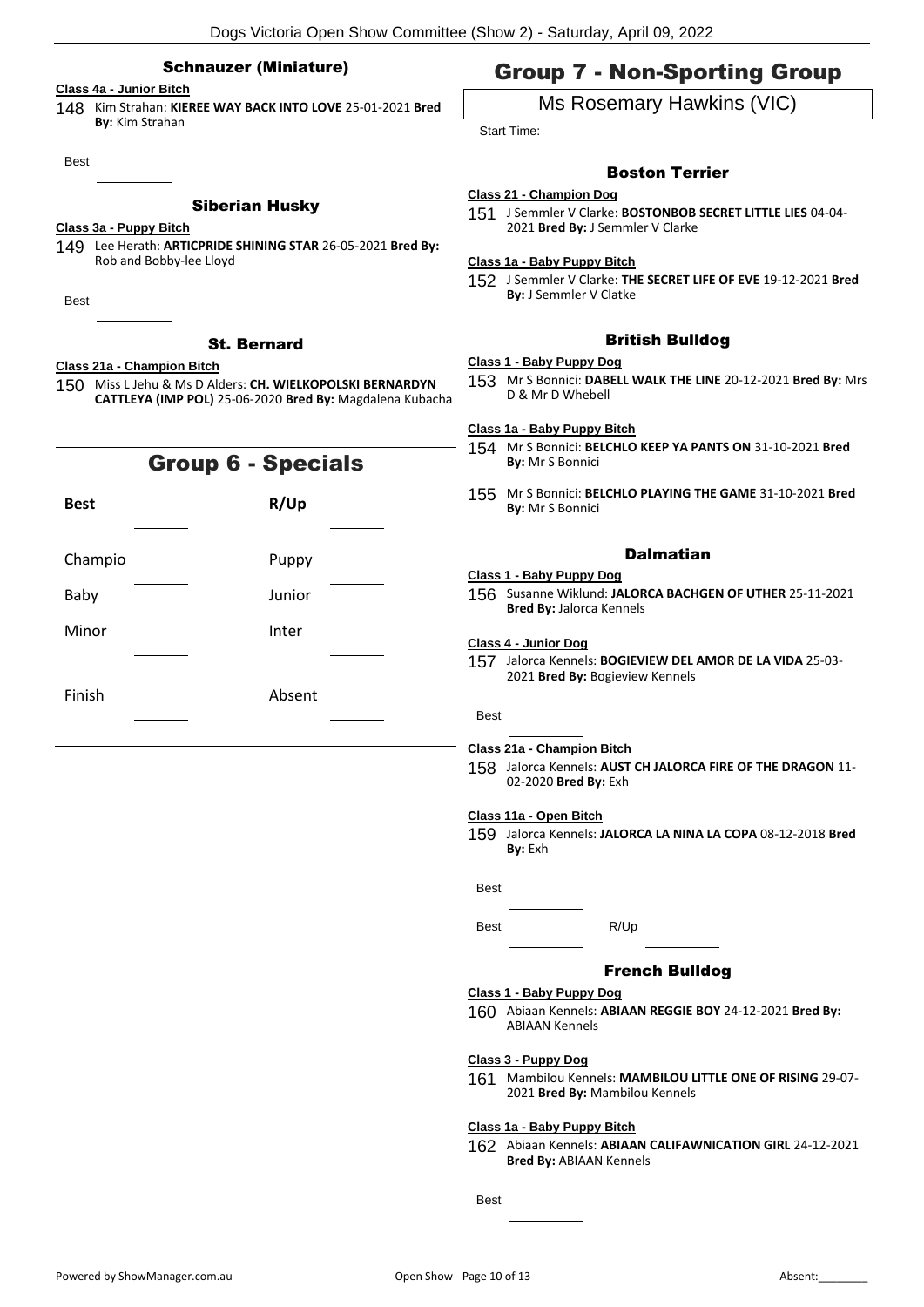#### German Spitz (Klein)

#### **Class 5a - Intermediate Bitch**

163 Mrs B Alexander & Mr K Alexander & Mrs V Reynolds-Siddall: **ORCHID IN BLOSSON UNEXPECTED BLOOM IMP BGR** 06-02- 2020 **Bred By:** Iveta Pirovska

Best

#### German Spitz (Mittel)

#### **Class 2 - Minor Puppy Dog**

164 Vanessa White: **SHERRAK KOKOLEKA** 09-08-2021 **Bred By:** Ms J McKenna

**Best** 

#### Keeshond

#### **Class 21 - Champion Dog**

165 Ms L.M. Rawlings: **AUST CH VENLO UNDER WRAPS** 10-04-2021 **Bred By:** Mr A & Mrs P L Yu

#### **Class 5a - Intermediate Bitch**

166 Mr K. & Mrs K.J. Lamble: **VENLO SHADES OF WINTER** 14-06- 2019 **Bred By:** Mr A & Mrs. P.L. Yu

Best

#### Lhasa Apso

#### **Class 1 - Baby Puppy Dog**

167 Vickie Reynolds-Siddall: **MYIKYI HOT CHILLI** 06-01-2022 **Bred By:** Alison Scott

**Class 1a - Baby Puppy Bitch**

168 Vickie Reynolds-Siddall: **MYSTICRAFAEL SHE IS A SHOWGIRL** 20-12-2021 **Bred By:** Mysticrafael

#### Poodle (Standard)

#### **Class 11 - Open Dog**

169 Mrs H Newberry: **KIANTI FLYING SOLO** 16-06-2019 **Bred By:** Newbery H

Best

#### **Class 1a - Baby Puppy Bitch**

- 170 Jo Turnley: **POSHNOIR FIRST CLASS TO AVATAR** 16-11-2021 **Bred By:** Mrs J Turnley
- 171 Mrs J Turnley: **POSHNOIR FROCKED UP (AI)** 16-11-2021 **Bred By:** Mrs J Turnley

#### **Class 2a - Minor Puppy Bitch**

172 LINDA JOHNSON: **GIDAY DELTA GOODREM** 07-09-2021 **Bred By:** Linda Johnson

#### **Class 5a - Intermediate Bitch**

173 Mrs Karen Gregory: **STARUS MIDNIGHT ISLAND GIRL** 05-12- 2019 **Bred By:** Miss N Tetof

#### **Class 11a - Open Bitch**

174 Nicole Tetof: **STARUS IT'S A KINDA MAGIC** 05-12-2019 **Bred By:** Miss N Tetof

| <b>Best</b> | R/Up |
|-------------|------|
| <b>Best</b> | R/Up |

#### Poodle (Miniature)

#### **Class 4a - Junior Bitch**

175 MRS. P. & MR. A.J. POOLE: **ALTONE WICKED SECRET** 07-04- 2021 **Bred By:** MRS. C.B. GLERUM

Best

#### Poodle (Toy)

#### **Class 5 - Intermediate Dog**

Best

#### **Class 1a - Baby Puppy Bitch**

- 177 HOKU: **HOKU BODACIOUS BABE** 02-01-2022 **Bred By:** HOKU
- 178 HOKU: **HOKU BOOTYLICIOUS** 02-01-2022 **Bred By:** HOKU

#### **Class 2a - Minor Puppy Bitch**

179 HOKU: **HOKU DREAM A LITTLE DREAM** 06-10-2021 **Bred By:** HOKU KENNELS

#### **Class 4a - Junior Bitch**

180 Ms J Stott: **HALLABY CHECKEETAH** 22-03-2021 **Bred By:** Mr & Mrs J Nutt

Best R/Up

Best R/Up

#### Schipperke

#### **Class 21 - Champion Dog**

181 R J M Manderson: **CH ADORIN ONE DAY MORE** 27-09-2016 **Bred By:** Rochelle Manderson

#### **Class 2a - Minor Puppy Bitch**

182 R J M Manderson: **ADORIN PARTY IN THE USA** 22-09-2021 **Bred By:** R J M Manderson

#### **Class 3a - Puppy Bitch**

183 R J M Manderson: **ADORIN CALIFORNIA DREAMIN** 22-09-2021 **Bred By:** R J M Manderson

Best R/Up

#### Shih Tzu

#### **Class 11 - Open Dog**

184 RIMPOCHE KENNELS: **RIMPOCHE UBY GOT YOU** 24-12-2019 **Bred By:** Rimpoche Kennels

Best

<sup>176</sup> Julie stott: **SHERAHZAN CATCH ME IF YOU CAN** 06-03-2020 **Bred By:** Julie stott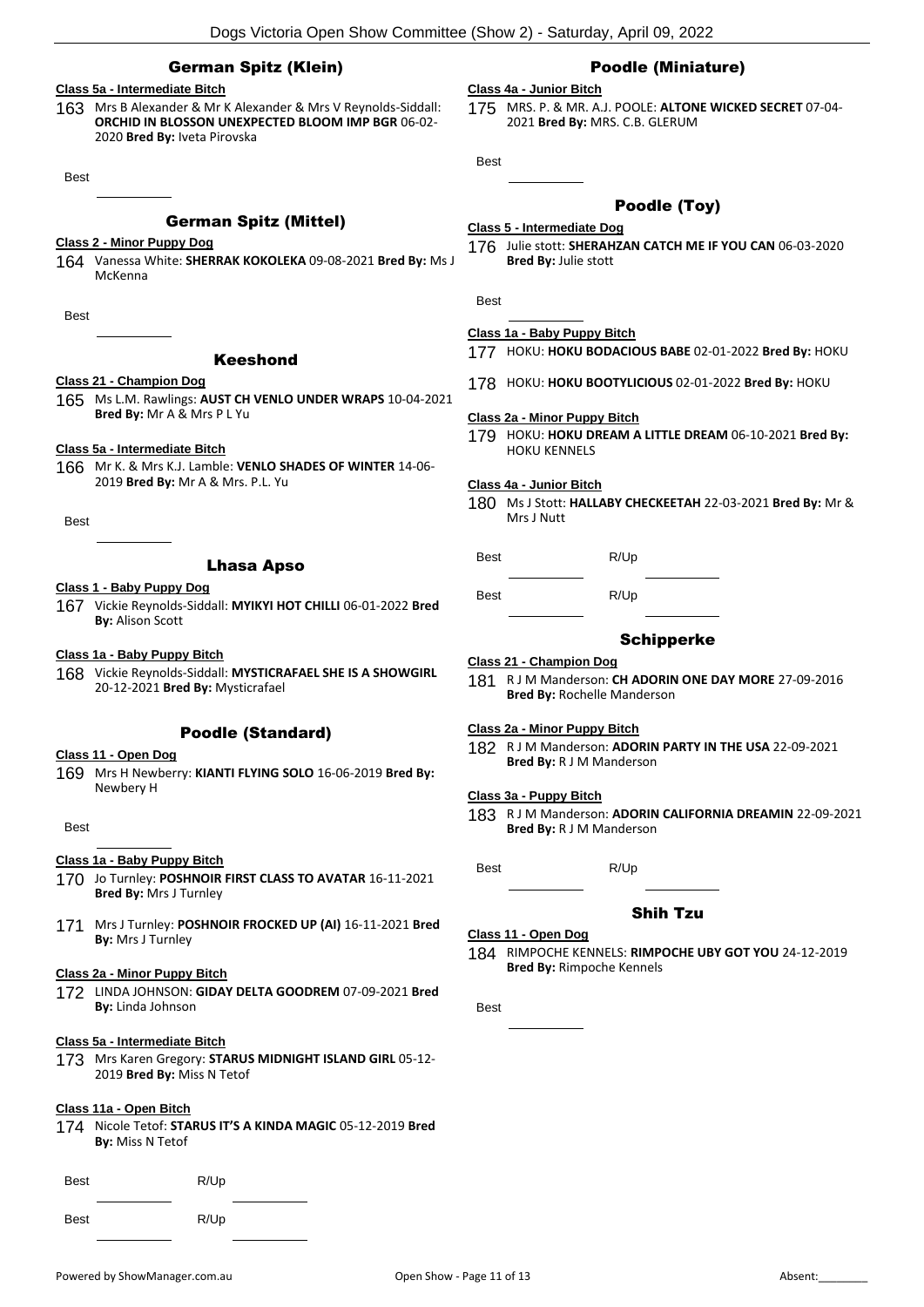## Group 7 - Specials

| <b>Best</b> | R/Up   |  |
|-------------|--------|--|
|             |        |  |
| Champio     | Junior |  |
| Baby        | Inter  |  |
| Minor       | Open   |  |
| Puppy       |        |  |
|             |        |  |
| Finish      | Absent |  |
|             |        |  |